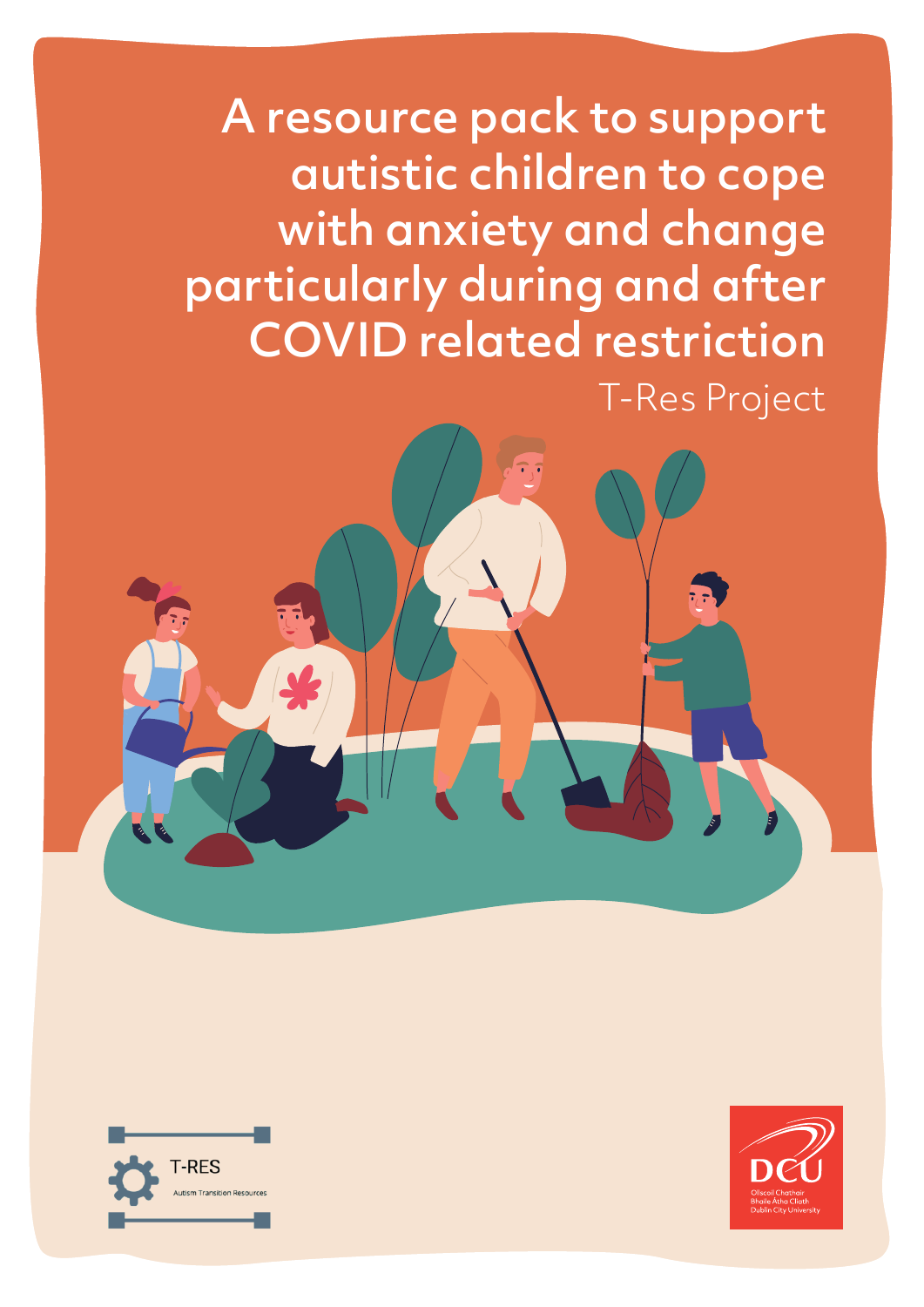# **Contents**

| Introduction                  |                |
|-------------------------------|----------------|
| What is anxiety?              | $\overline{2}$ |
| <b>Anxiety &amp; Change</b>   | 3              |
| <b>Coping with Change</b>     | 5              |
| Planning for change template  | 9              |
| Reflecting on a new situation | 10             |
| <b>Communication passport</b> | 12             |

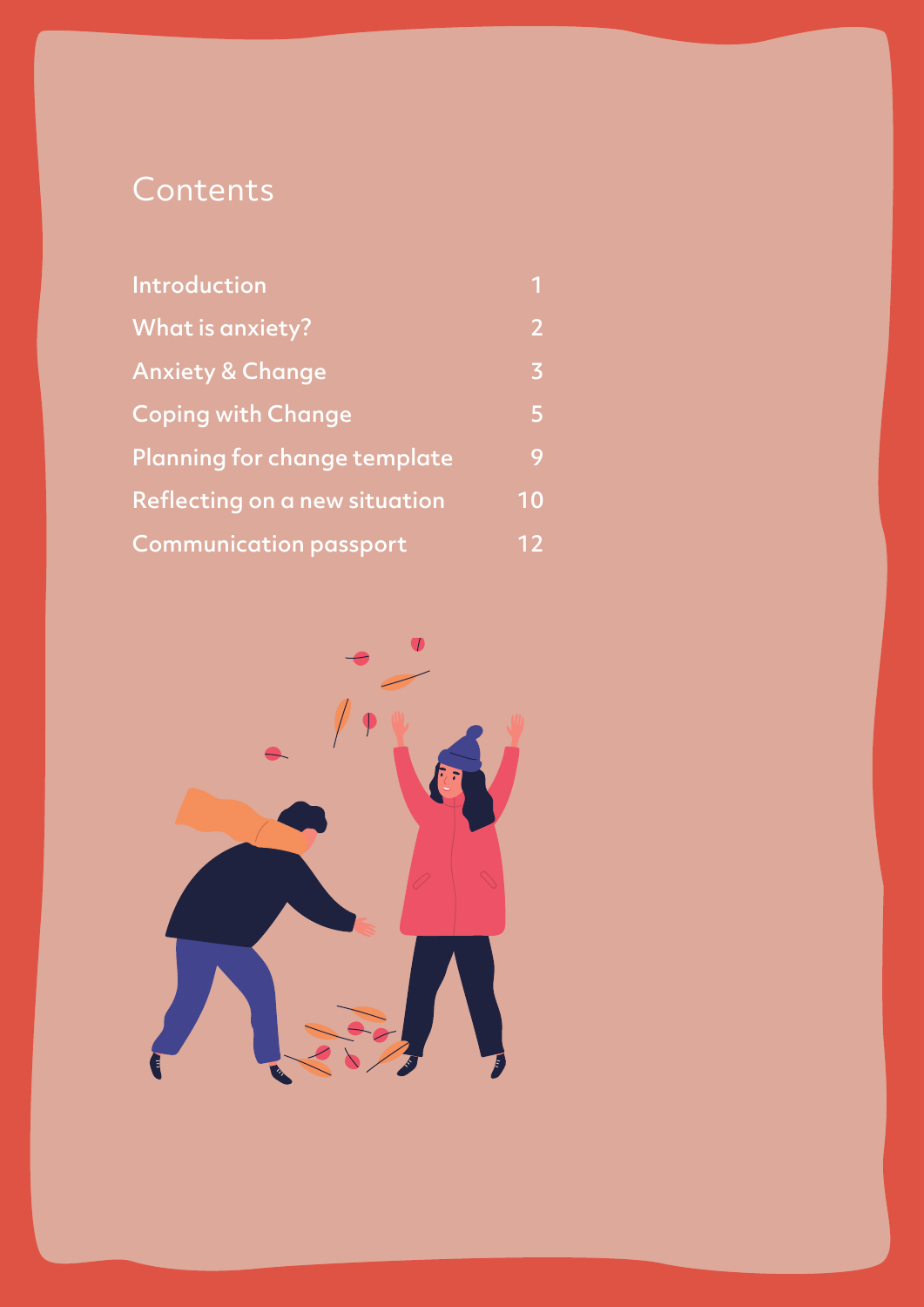

# **Introduction**

We have developed this resource pack to allow you to work with your child or student to understand anxiety, to understand the relationship between anxiety and change and to work to avoid or reduce feelings of anxiety.

- i) identify anxious behaviours
- ii) understand some causes of anxiety
- iii) work to support children experiencing anxiety
- iv) and work to reduce the experience of anxiety.

The information and tools included will support children of different ages and skill levels.

# **About T-Res**

The T-Res Project is funded by the Health Research Board (HRB) under the COVID-19 Rapid Response fund. It is led by Dr Sinéad Smyth for the Dublin City University School of Psychology.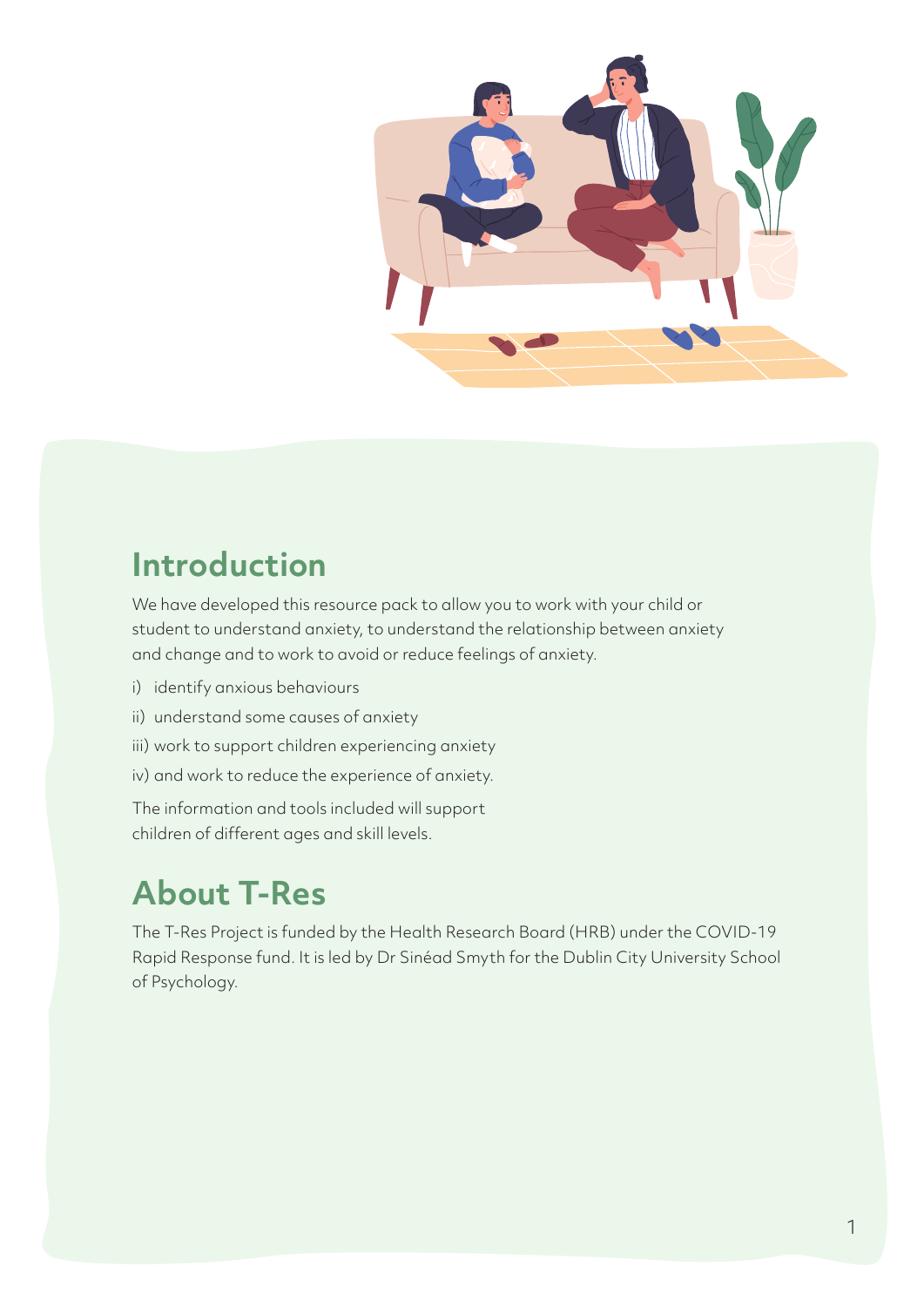# **What is anxiety?**

Anxiety is something that is extremely commonly experienced. It is even more common among autistic children, young people and adults. It is quite likely that feelings of anxiety have increased since the onset of the COVID-19 pandemic or that anxiety may be directed at or triggered by different things. Anxiety may manifest in feelings or behaviours. It may be specific to objects or events or it may be more generalised. Given that we all feel anxious sometimes, it is important to recognise that it is a typical or expected response to certain events or situations.

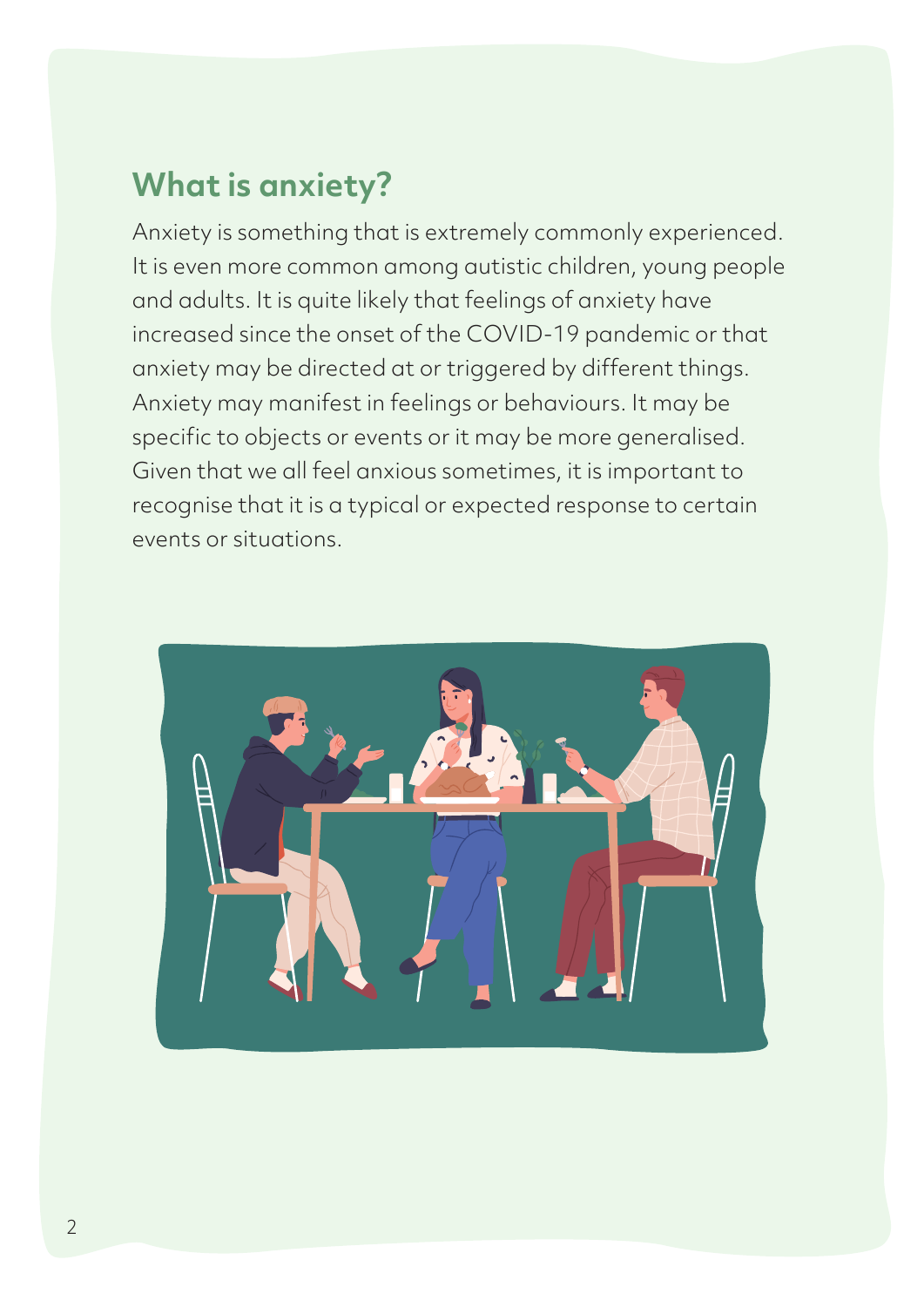## Signs of anxiety

Everybody expresses anxiety differently. This list includes some common signs of anxiety in autistic children and teenagers, but it is not exhaustive. If your student or child is experiencing anxiety, they may display some of these or other behaviours:

- Increase in repetitive behaviours
- Trembling / shaking
- Sweating
- Increase in stimming
- More meltdowns or strong emotions
- Pacing
- Sleep problems
- Intolerance of uncertainty
- Self-harm, eg. head-banging, unexplained injuries.

### Anxiety and autism

Anxiety is not considered to be a feature of autism, but it is commonly experienced by autistic people. This anxiety is important to address because it can cause distress, and interfere greatly with daily life. Anxiety in autistic children and adolescents can be triggered by many things like noise, crowds, sensory stimuli, and change. The common feature here is that many of these things are very often not things that we can control.

#### Anxiety and change

Taking change for example, there is a known relationship between anxiety and change. What do we mean by change? This might include changes to the daily routine, worries, and fears surrounding uncertain or unpredictable situations, environmental changes, unfamiliar situations, life transitions. The impacts of change on anxiety levels may be because things that are different or unpredicted can make us feel uneasy or that we lack control. The relationship between anxiety and change in autistic children is strong and well-established. Numerous studies have shown that change is a large source of anxiety for children with autism and many parents of autistic children and young people themselves feel like this reflects their lived experience.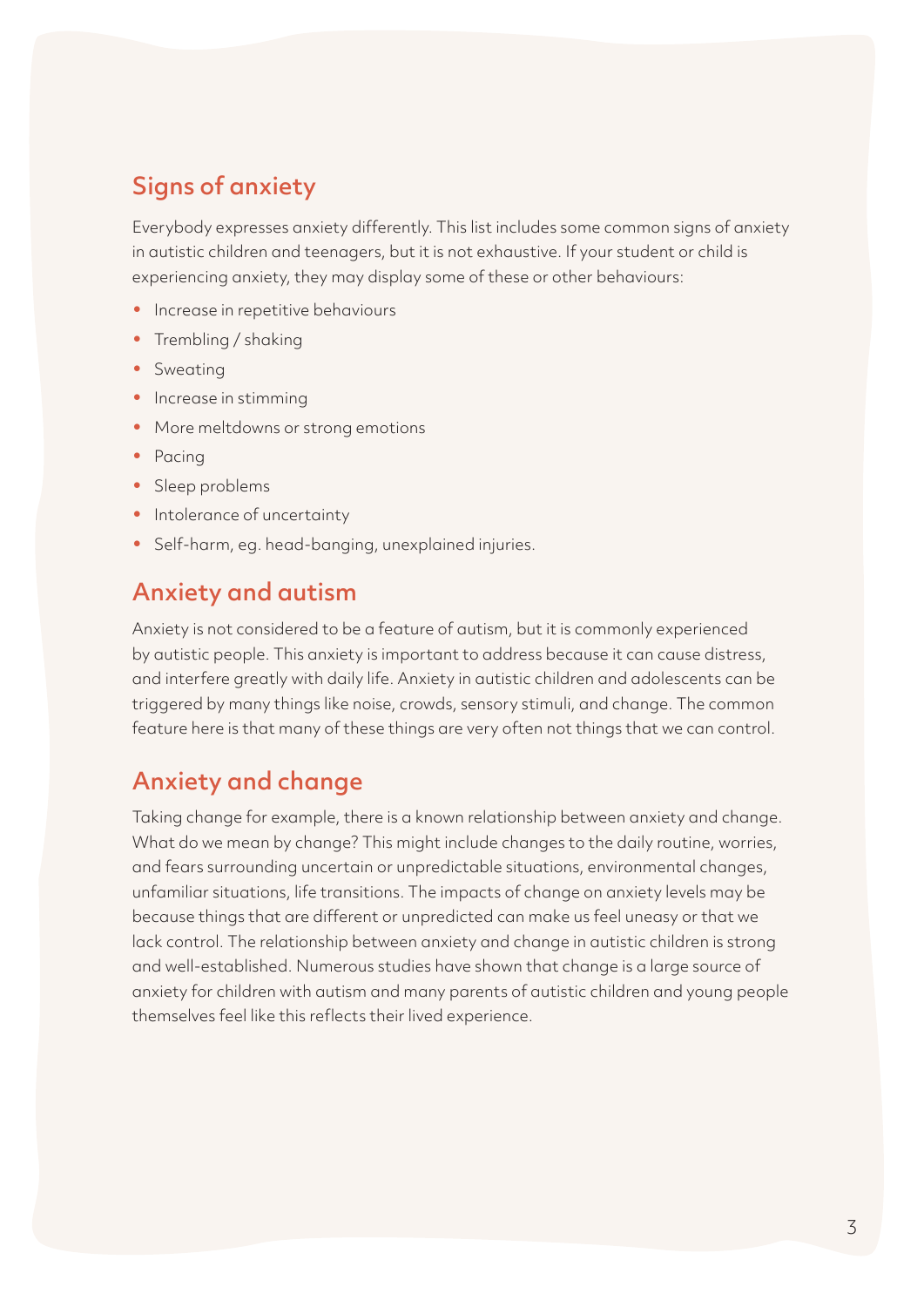# Change, COVID-19 & Anxiety

Sometimes we can predict change or a time of transition and when we can it is possible to prepare for it and in doing so lessen anxiety. However, frequently, it isn't possible to predict change - a clear example of this is the impact that COVID-19 restrictions and closures have had on our lives. These changes are rolling and so the current situation of tightening and loosening restrictions, of changing our routines and living differently than before may result in additional anxiety. The very idea of these guidelines, restrictions, and the impact of COVID-19 may elicit an anxious response. This can also be triggered by seeing people not following the guidelines outlined by the government.

# **Addressing change in order to avoid or ease anxiety**

Although it is not possible to avoid change, there are some things that we can do to reduce its impacts

- 1. Preparing for new situations
- 2. Developing coping skills
- 3. Reflecting on past changes.

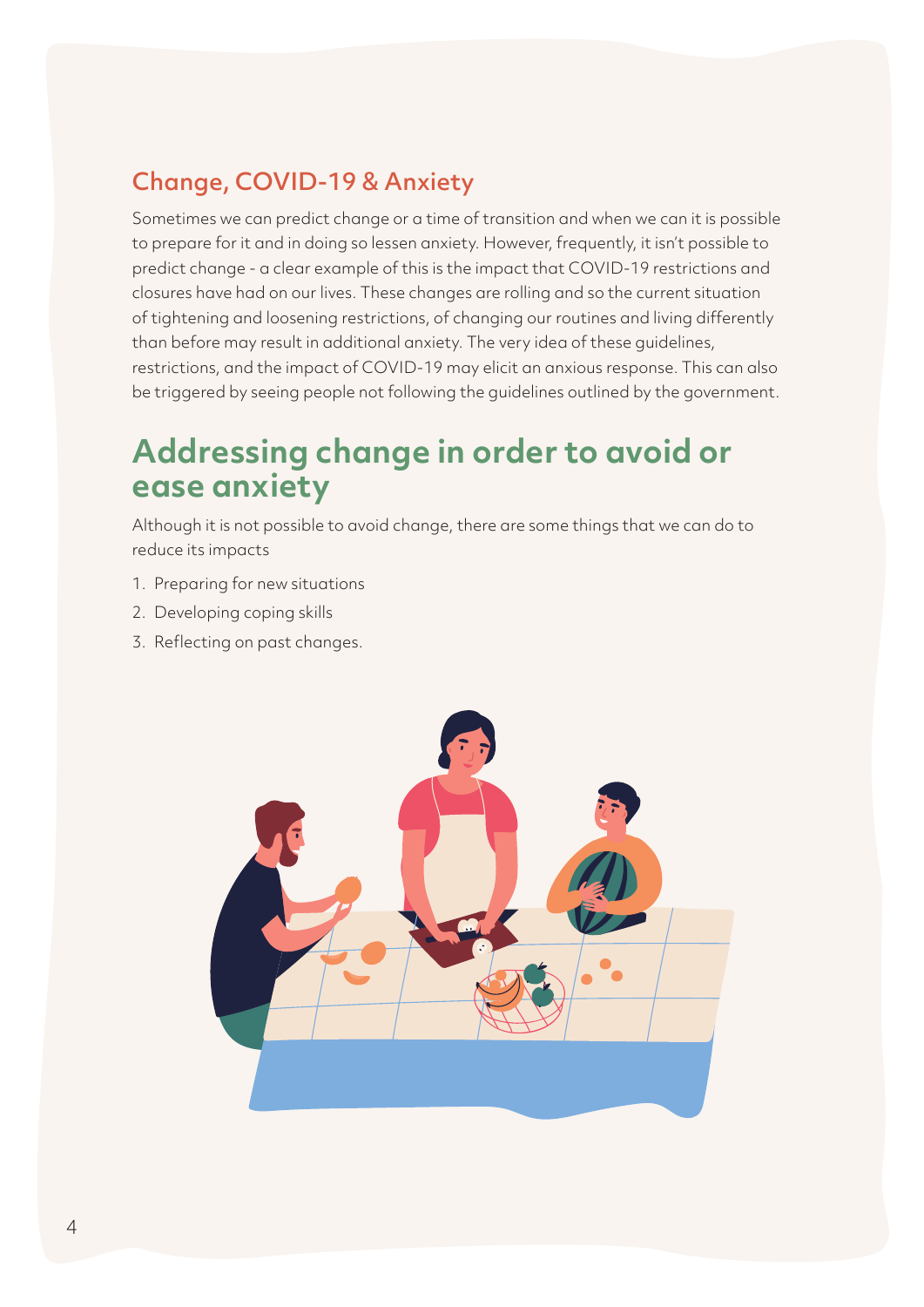

### 1. Preparing for new situations

Providing certainty and predictability where possible will make change less challenging and overwhelming than if we have no predictability or limited predictability. What does this mean? Well, working on a routine, and keeping the things we can control consistent is one thing that we can focus on. However, change is a natural part of life and so planning for the integration of new situations or activities is important. How can we do that?

- 1. Give time to planning
	- Identify new activities and prepare to integrate them.
	- Breaking the activity down into steps will help you to identify any aspects that your student or child may find challenging.
- 2. Communicate the message to your student or child
	- Giving advance warning of new activities and embedding them into the routine is a really useful way of preparing for change. Use the child's schedule or first-then board.
	- Use visual stories to communicate messages about change.
	- Overall, making sure that communication is timely is important and by giving time to planning, you can integrate this early.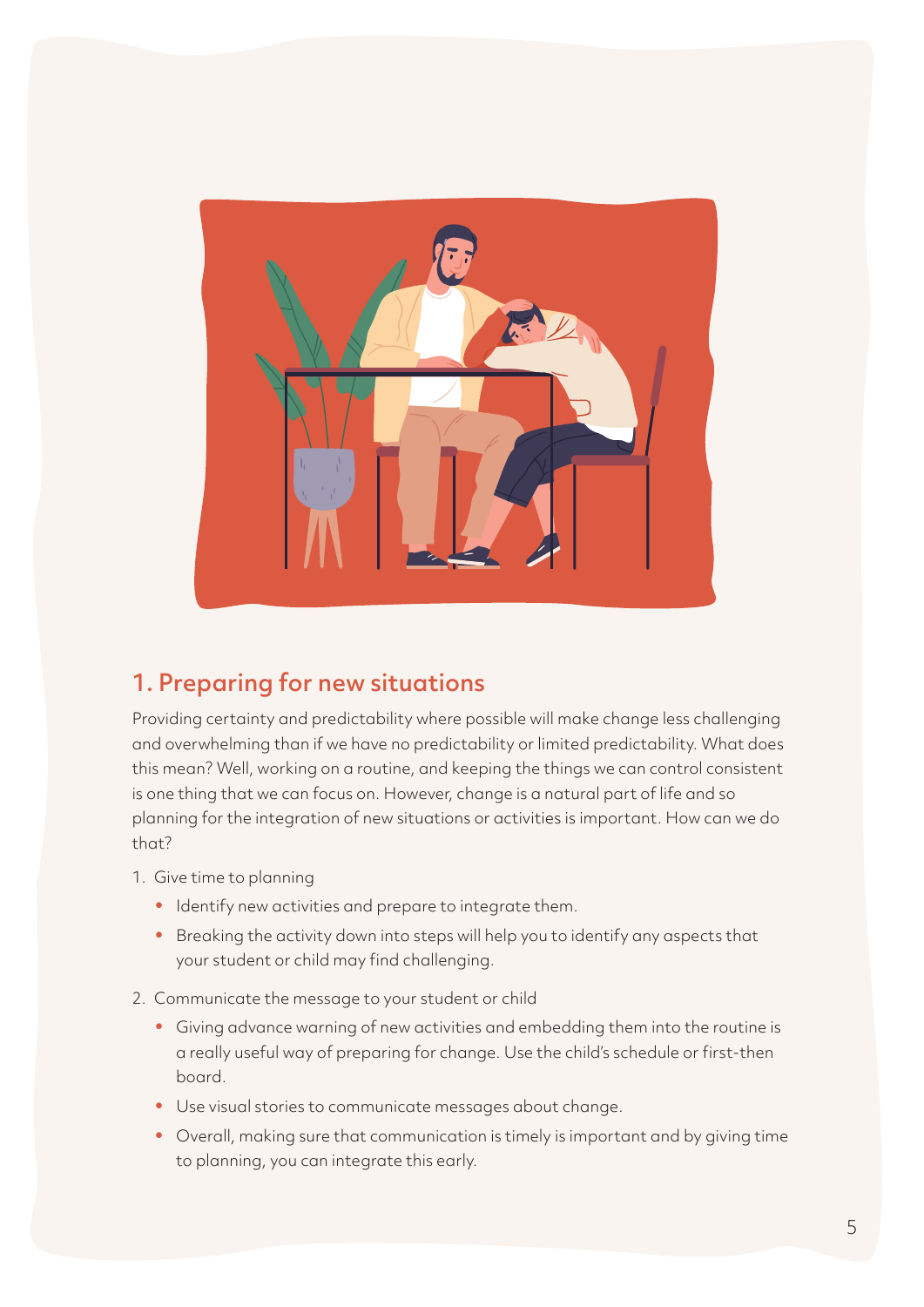# 2. Developing coping skills

You can't always predict change! Things will happen that are unexpected for both you and your child or student. This is why supporting emotional regulation skills in both familiar and unfamiliar situations is an important part of increasing tolerance of uncertainty. This does not have to consist of skills that are difficult to master and should be pitched at a level that is appropriate for your child or student. Helping a child to navigate change in the moment, may mean

- 1. Developing a balanced routine, making sure that activities focusing on your child or student's wellbeing are included in it like:
	- Leisure activities
	- Relaxation or quiet time
	- Social contact
	- Time outdoors.
- 2. If your child or student is ready, build flexibility into their routine.
	- We've already mentioned planning, and you can use that to incorporate change occasionally
	- You may what to think about adding "surprise" elements into a child's schedule.
- 3. Planning for and incorporating change provides safe opportunities to you to support your child or student to practice skills that can help when change happens unexpectedly. These skills might include:
	- Practicing asking for a break, asking for quiet time, saying "I don't like this"
	- Practicing communicating levels of emotion like "I feel angry".
- For other children, calming techniques like breathing, squeezing fists, using a distractor or counting may be useful.

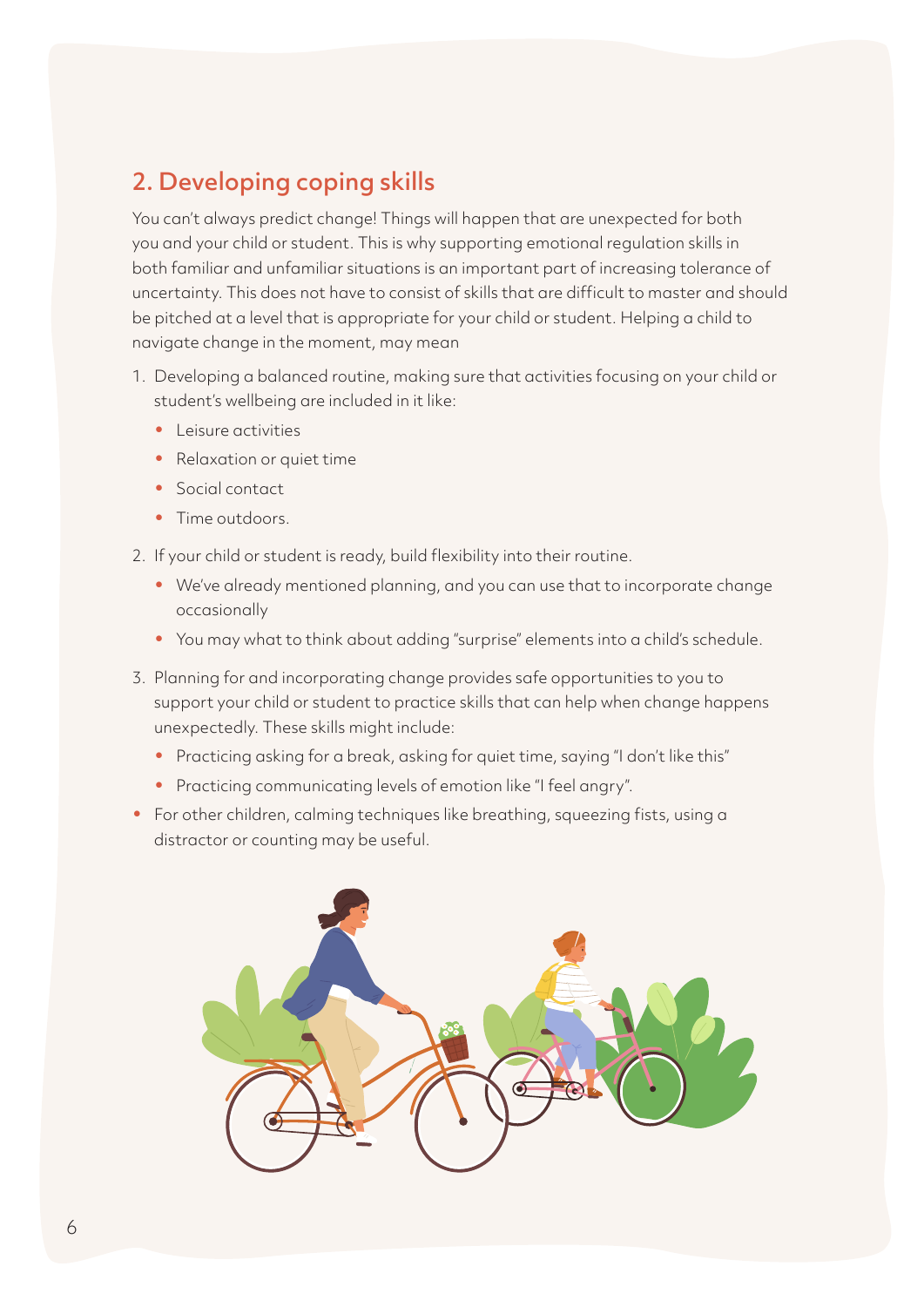### 3. Reflecting on changes

When something unexpected happens, de-escalation of any heightened emotions and behaviours is important. However, afterwards it is useful to take time to reflect on the situation;

What happened? How did your child react? How did you react? What worked well? What didn't work so well? What could you do differently next time to support your child or student in this situation?

When your child is calm, some children will be able to reflect with you on the situation and the outcome. Conversations like this can often help in preparing to deal with unpredictable situations in the future. Simply pointing out how your student or child was able to express that they did not like the noise/lights/heat and saying well done is important or perhaps formulating a plan together for what you can do next time something like occurs would be helpful.

### Top tips for coping with change

- 1. Let your child or student know about the change ahead of time.
- 2. If possible, you can plan changes for when your child is usually less stressed. Eg. a dental appointment could be scheduled after some relaxation time.
- 3. Establish expectations. Explain what change will occur and what behaviour is expected of them. Allow them to ask questions if necessary.
- 4. If your child is particularly anxious about a new situation, allow them the opportunity to practise any new behaviours at home, ahead of time. This will give them the opportunity to develop confidence in their new skills.
- 5. Don't rush the change. Your child needs time to process the new information. If implementing a big change, introduce small changes first and work up to the bigger changes.
- 6. Use supports like your child's schedule, a first-then board or even a timer to indicate when the current activity is over and that it is time to move onto the next task.
- 7. After a change has occurred, praise or reward your child for being flexible and with changes.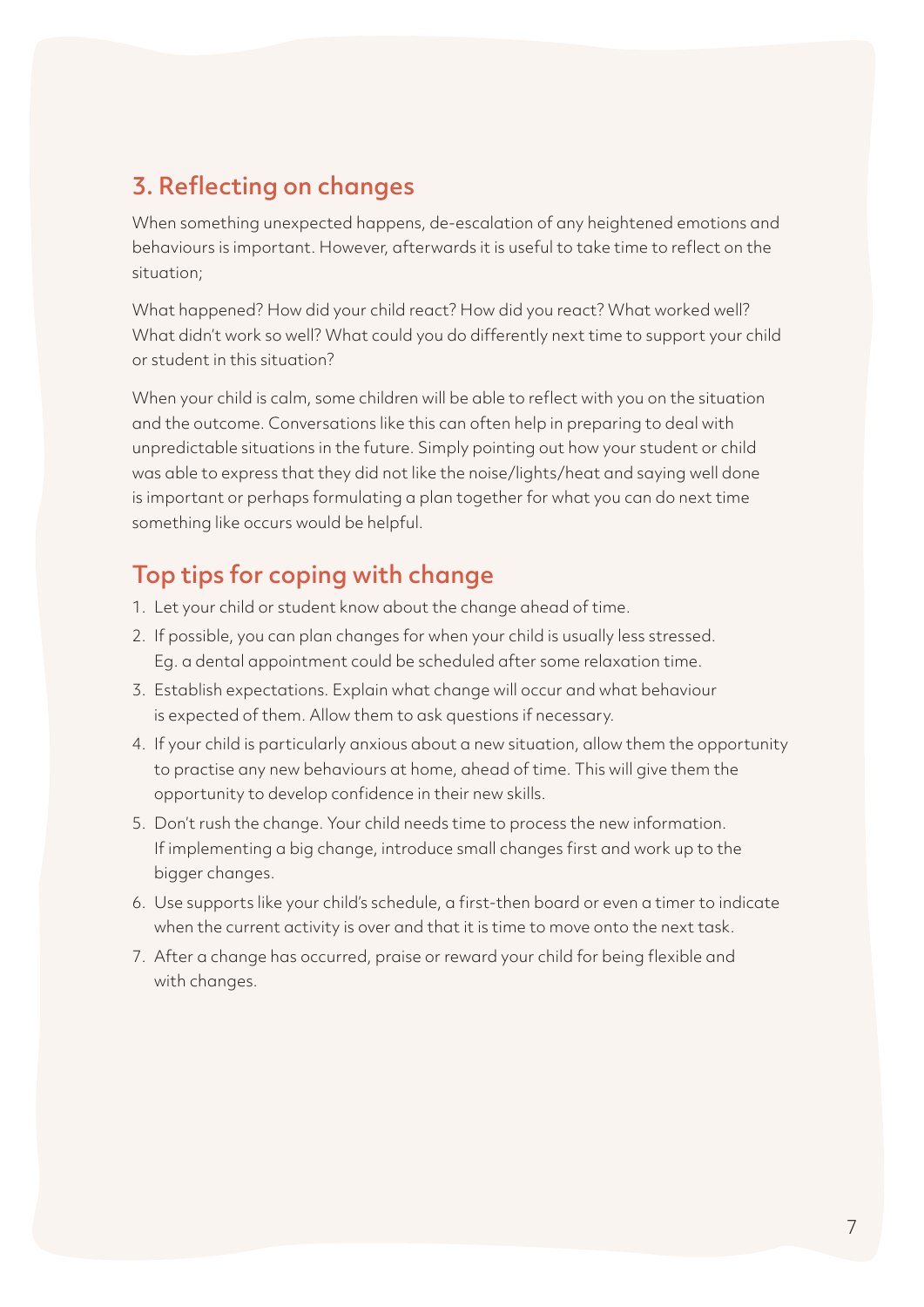

### Resource pack

We have created a resource pack to help you as you support a child to deal with change.

This includes:

- A change planning template
- A template for reflecting on how a new situation was experienced.
- A communication passport.

You can also find other resources on our website including:

• [A visual narrative for coping with change](https://docs.google.com/document/d/18C_LBaKq0qRP7P607bsH7Ep9M3ZGCb5Ef25kW6sHLuI/edit).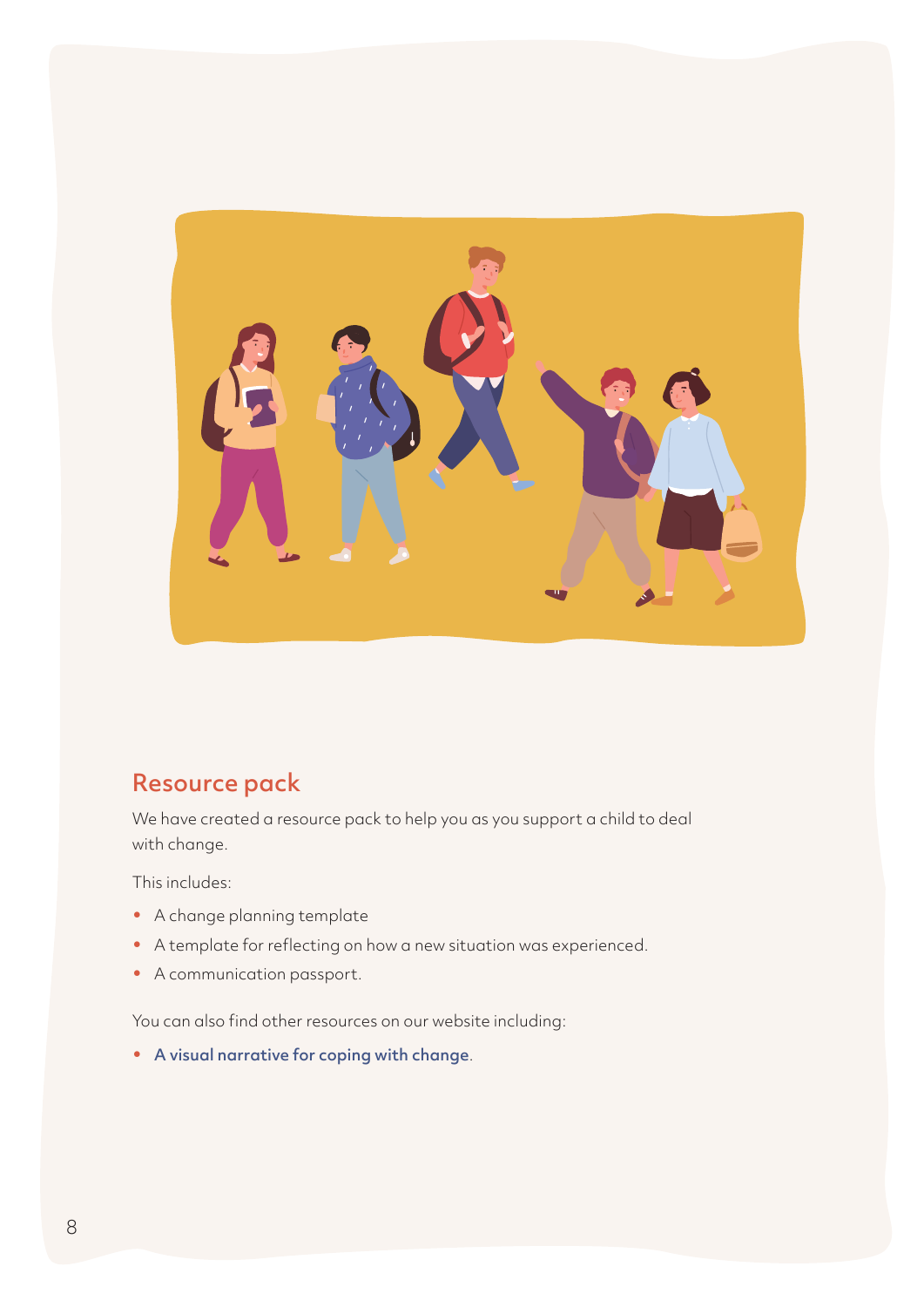#### **Planning for change**

| My name is:                                            |
|--------------------------------------------------------|
| My favourite activity is:                              |
| I enjoy spending time with:                            |
| I like going:                                          |
| New things coming up for me soon include::             |
| Things I might like about these new activities:        |
| I enjoy spending time with:                            |
| Things I might not like about these new activities:    |
| Supports I might need during these activities:         |
| Skills I already have to help me deal with change are: |
| Skills I can work on to help me deal with change are:  |
|                                                        |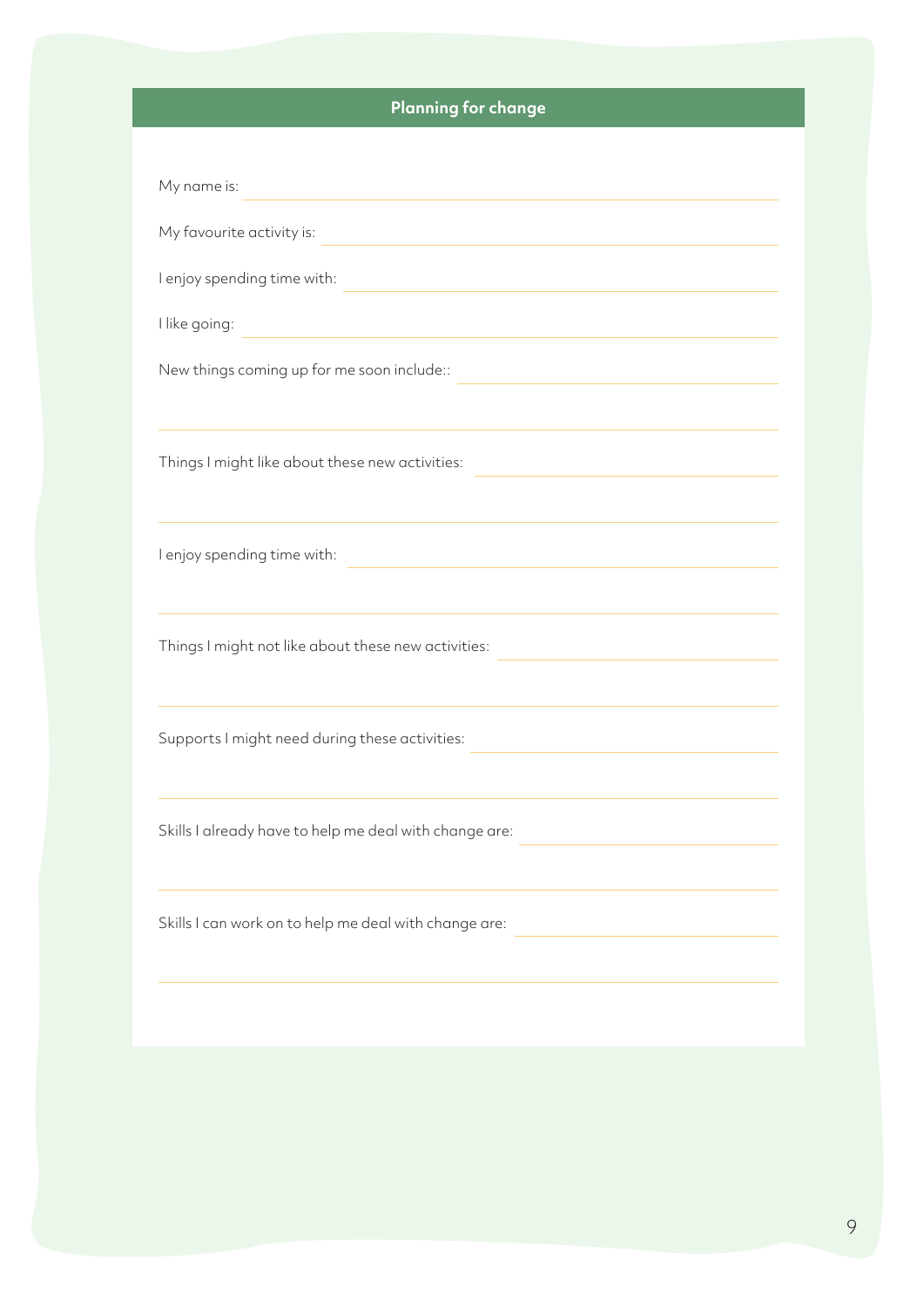#### **Reflecting on a new situation**

| My name is:                                                                                                                     |  |
|---------------------------------------------------------------------------------------------------------------------------------|--|
| Today I experienced something unexpected.                                                                                       |  |
| It was:<br><u> 1980 - Johann Barn, mars ar breithinn ar chuid ann an t-Alban ann an t-Alban ann an t-Alban ann an t-Alban a</u> |  |
|                                                                                                                                 |  |
|                                                                                                                                 |  |
| ,我们也不会有什么。""我们的人,我们也不会有什么?""我们的人,我们也不会有什么?""我们的人,我们也不会有什么?""我们的人,我们也不会有什么?""我们的人                                                |  |
| Before this happened I was:                                                                                                     |  |
| <u> 1989 - Johann Stein, mars ar yn y breninn y breninn y breninn y breninn y breninn y breninn y breninn y breni</u>           |  |
|                                                                                                                                 |  |
|                                                                                                                                 |  |
|                                                                                                                                 |  |
| When this happened I:<br><u> 1980 - Andrea Station Barbara, amerikan personal (h. 1980).</u>                                    |  |
|                                                                                                                                 |  |
|                                                                                                                                 |  |
|                                                                                                                                 |  |
|                                                                                                                                 |  |
|                                                                                                                                 |  |
|                                                                                                                                 |  |
|                                                                                                                                 |  |
|                                                                                                                                 |  |
| Afterwards I:                                                                                                                   |  |
|                                                                                                                                 |  |
|                                                                                                                                 |  |
|                                                                                                                                 |  |
|                                                                                                                                 |  |
|                                                                                                                                 |  |
|                                                                                                                                 |  |
|                                                                                                                                 |  |
|                                                                                                                                 |  |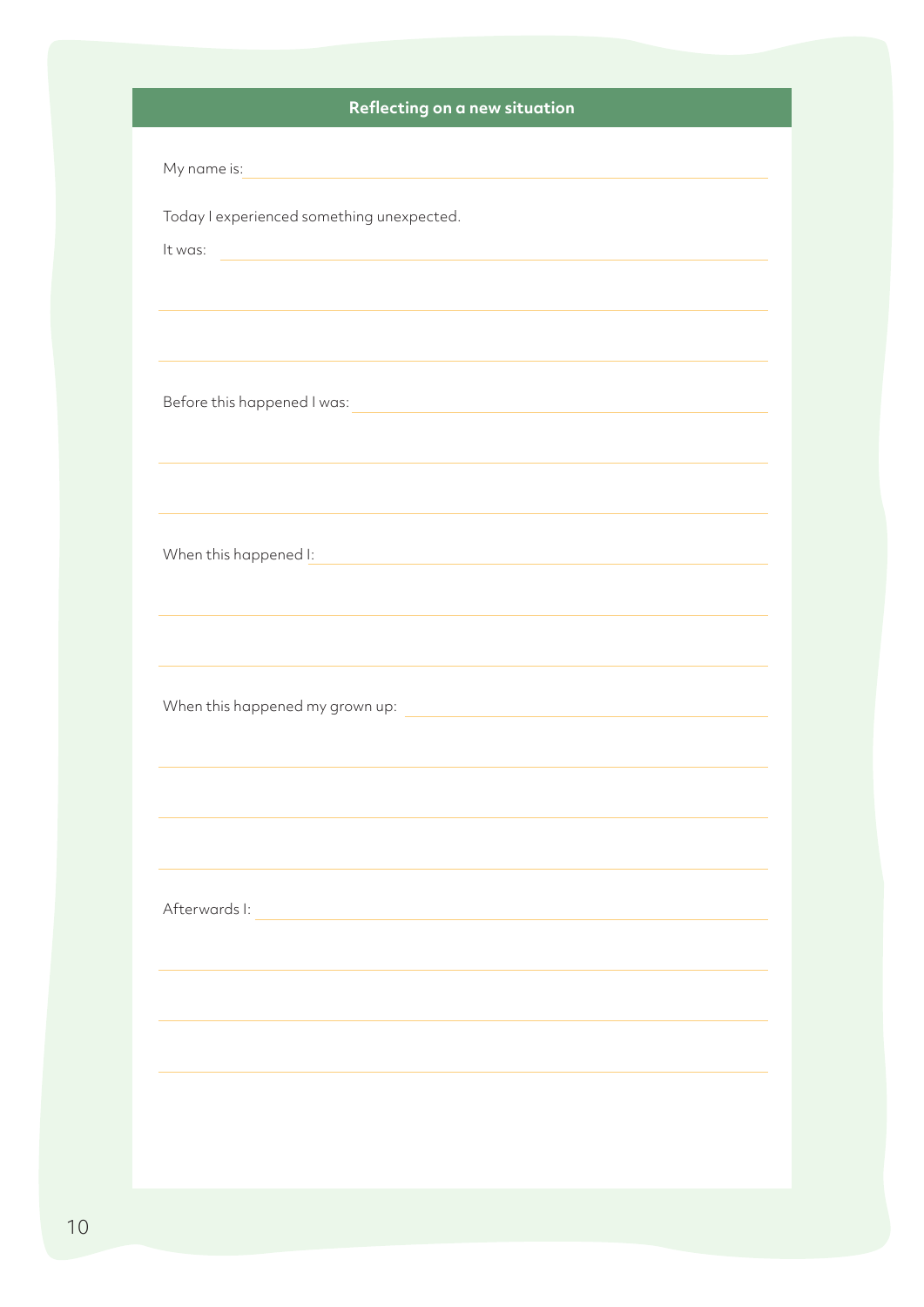| <b>Next Steps:</b>                                                                                                                                 |
|----------------------------------------------------------------------------------------------------------------------------------------------------|
|                                                                                                                                                    |
| How did the situation go?<br><u> 1980 - Jan James Sammer, mars and de la population de la population de la population de la population de la p</u> |
|                                                                                                                                                    |
|                                                                                                                                                    |
|                                                                                                                                                    |
|                                                                                                                                                    |
|                                                                                                                                                    |
|                                                                                                                                                    |
|                                                                                                                                                    |
|                                                                                                                                                    |
|                                                                                                                                                    |
|                                                                                                                                                    |
|                                                                                                                                                    |
|                                                                                                                                                    |
|                                                                                                                                                    |
|                                                                                                                                                    |
|                                                                                                                                                    |
|                                                                                                                                                    |
|                                                                                                                                                    |
|                                                                                                                                                    |
|                                                                                                                                                    |
|                                                                                                                                                    |
|                                                                                                                                                    |
| What can we work on before then?                                                                                                                   |
|                                                                                                                                                    |
|                                                                                                                                                    |
|                                                                                                                                                    |
|                                                                                                                                                    |
|                                                                                                                                                    |
|                                                                                                                                                    |
|                                                                                                                                                    |
|                                                                                                                                                    |
|                                                                                                                                                    |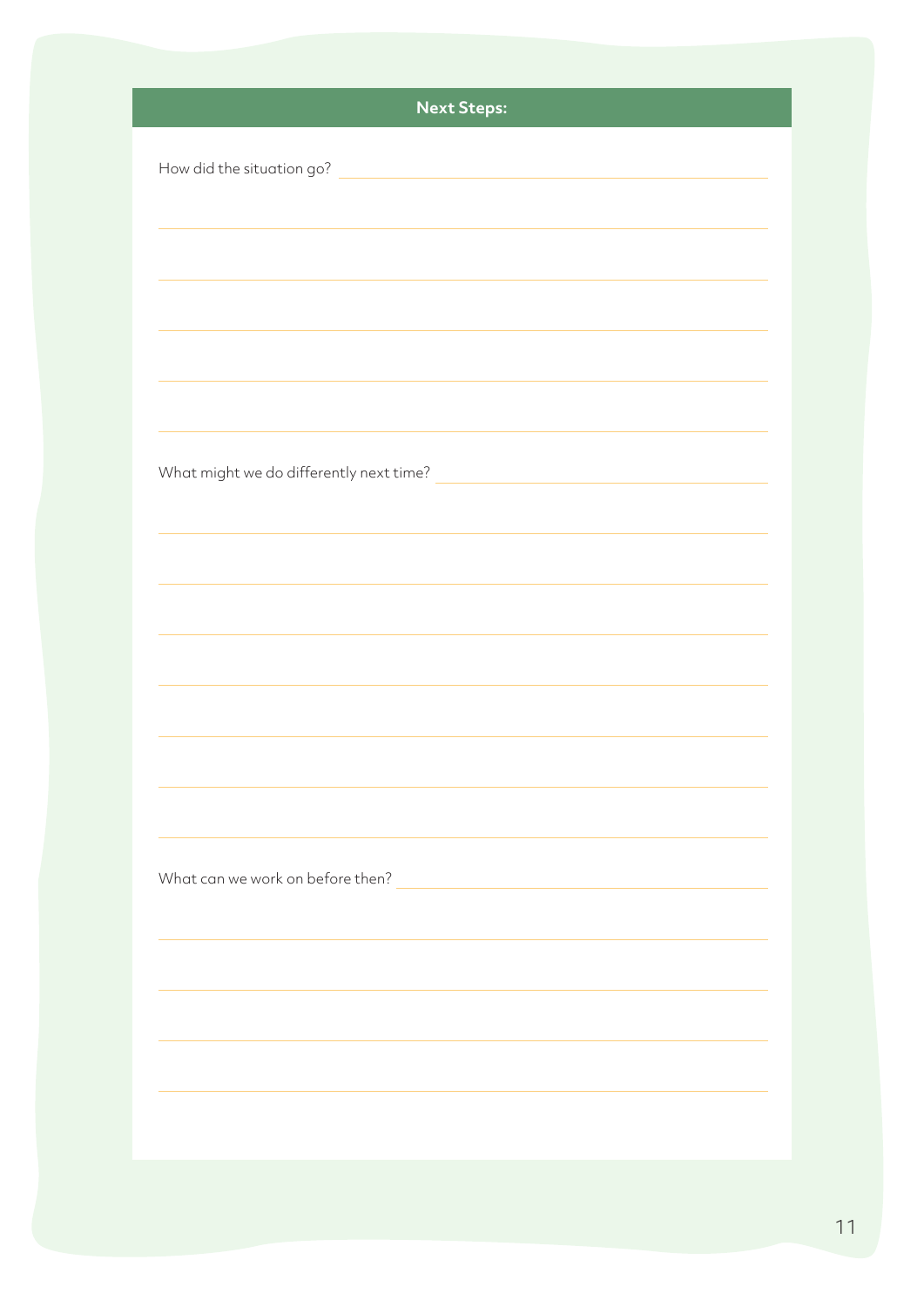#### **Communication Passport**

## Date: Who is writing this note: How did today go?: What I am working on: What I am finding challenging: What I need support with: Date: Who is writing this note: How did today go?: What I am working on: What I am finding challenging: What I need support with: Date: What I am working on:

Who is writing this note:

How did today go?:

Date:

Who is writing this note:

How did today go?:

Date:

Who is writing this note:

What I am finding challenging:

What I need support with:

What I am working on:

What I am finding challenging:

What I need support with:

What I am working on:

What I am finding challenging:

How did today go?:

What I need support with: